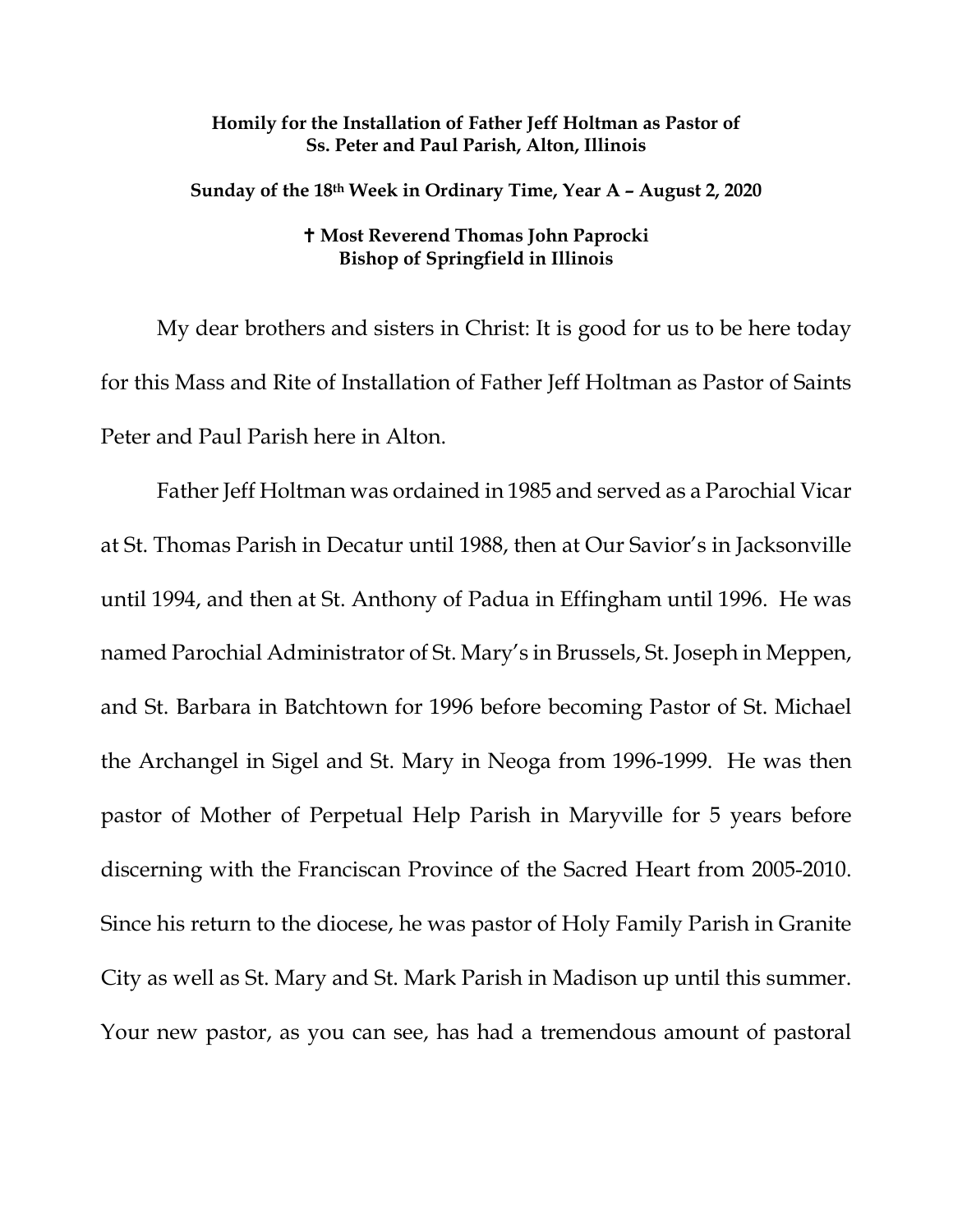experience all across our diocese, and I know he will be a good and faithful steward of you all here at our diocese's proto-cathedral.

I also wish to express my deep appreciation to Father Jason Stone for his dedicated ministry as your Pastor for the past three years. Our prayers go with him in his new assignment as Pastor of Our Lady of the Holy Spirit Parish in Mt. Zion and St. Isidore Parish in Bethany.

As we gather today for this Mass, we mark the beginning of a new chapter in the life of the parish of Saints Peter and Paul. Our Gospel today places before us one of the most famous stories of all Jesus' ministry, yet I think that this particular celebration of the installation of your new pastor offers us an opportunity to receive the story of this beloved miracle anew.

In particular, I offer for our reflection today Jesus' words: "There is no need for them to go away; give them some food yourselves." Two truths immediately leap from the page: 1) Jesus *notices* his followers' hunger, and 2) He *challenges* His apostles to feed the crowds, even, as it seems, they do not apparently have anywhere near enough food to do so. Two truths are evident: First, Jesus *cares* about his followers deeply. He knows our needs, our hungers, our fears, our emptiness, our tiredness, and our brokenness. Second, He *loves* us all the same and, more than that, He provides for us in our need.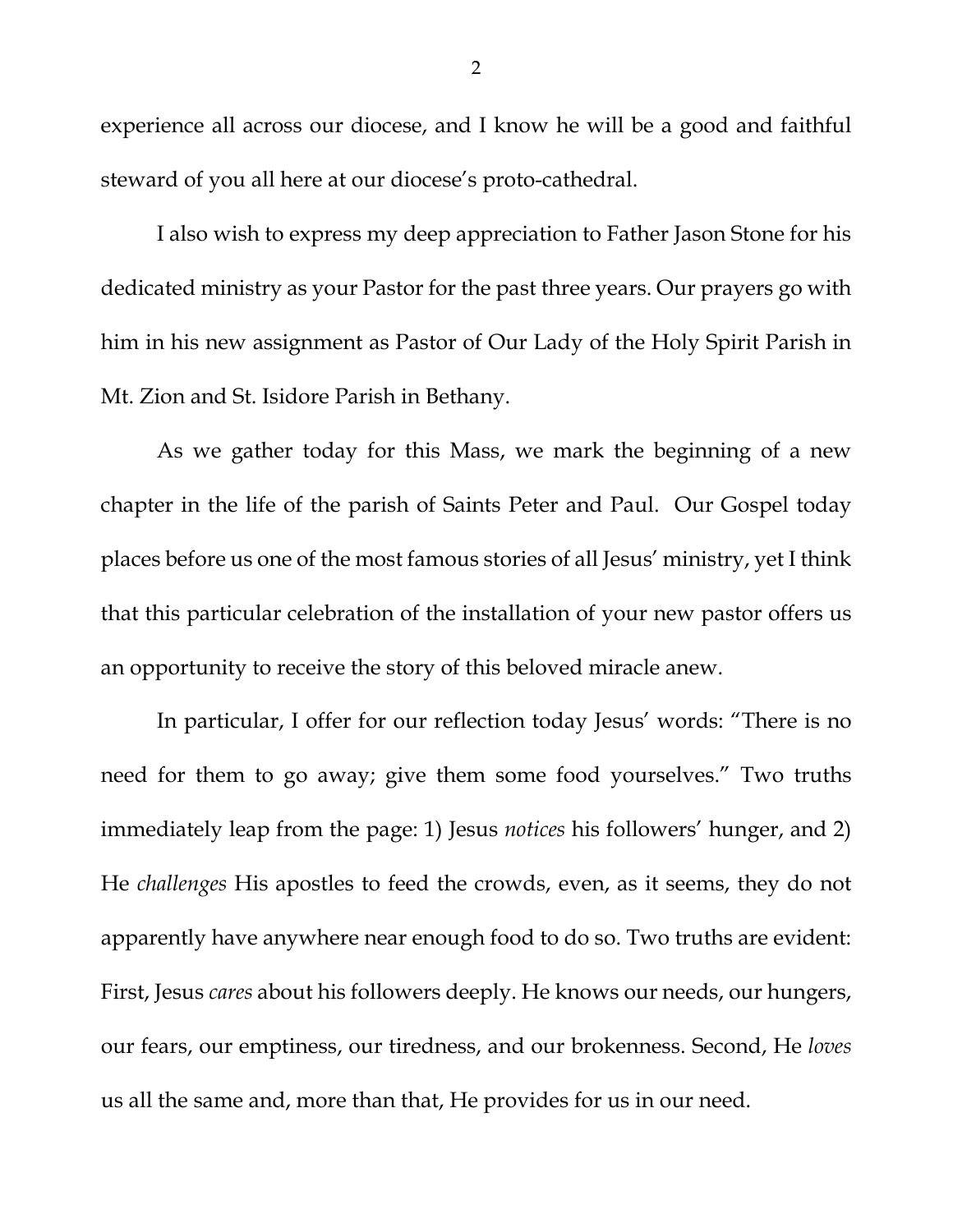I think we all know those two truths, but do we *act* according to that knowledge; to we live according to those beliefs? First, do we leave our hunger at the door of the Church – not letting Jesus know of our needs, not turning to Him when we are hurting or struggling, not trusting Him when we find ourselves empty? Secondly, do we turn to those that Christ has entrusted us to – our pastor, our parish family? – with those cares and questions, trusting that they really do act in the person of Christ? Do we have the humility to let God's miracles happen through them?

I offer this same reflection to your new pastor. It is a great joy for me that Father Jeff Holtman has accepted the call to serve as the local shepherd of the Catholic community of faith here. Today in a particular way he is entrusted with the pastoral care of all of you as an *Alter Christus*, another Christ, shepherding your souls in the name of God, and in collaboration with me, your bishop, both of us as servants of the Lord. His role as pastor is above all to lead this parish closer to Christ, to assist Christ in His work of sowing the seed and raising children of the Kingdom. With these particular readings in mind, I urge him as he begins this new pastorate to *trust* in Christ, too entrust all that he does here to Jesus, who can then work His miracles through his prayers and efforts here at Saints Peter and Paul.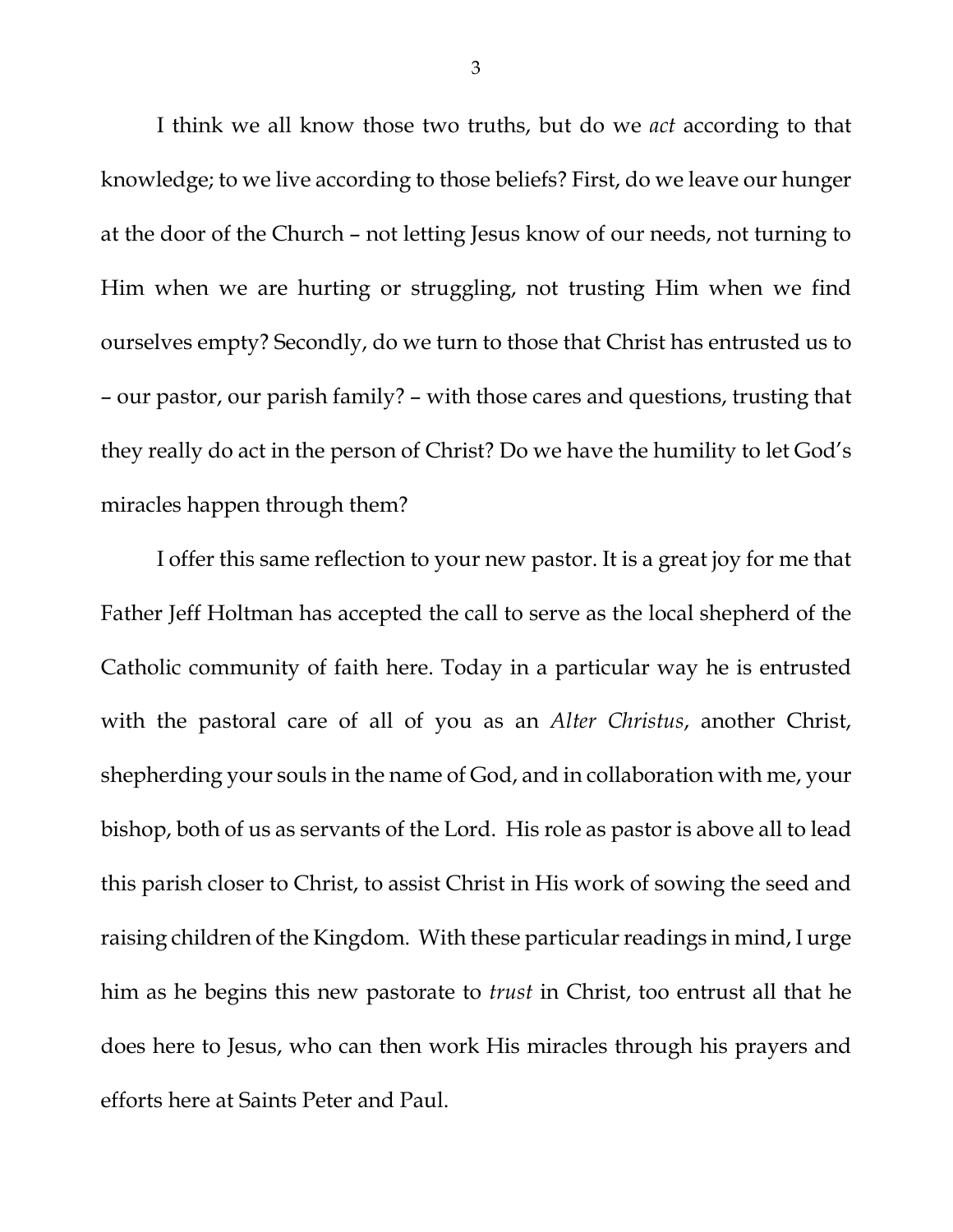Father Jeff Holtman will serve you as pastor as we continue forward into this Third Millennium of Christianity, so I think it is fitting to call to mind a theme suggested by our late Holy Father, the Great Pope Saint John Paul II, in his Apostolic Letter, *Novo Millennio Ineunte*, "On Entering the New Millennium," which I quote as follows (nos. 30-31): "First of all, I have no hesitation in saying that all pastoral initiatives must be set in relation to holiness."

We grow in holiness by following Jesus as His disciples. Closely related to the notion of discipleship is the concept of stewardship. In the First Letter of St. Peter, he writes of stewardship in these words: "As each one has received a gift, use it to serve one another as good stewards of God's varied grace."[1](#page-6-0) The prophet Micah put different words on this same truth: holiness is "to do justice … love kindness … and walk humbly with your God".

In the Fall of 2015, I published my second pastoral letter, entitled, *Ars Crescendi in Dei Gratia*, Latin for "The Art of Growing in God's Grace." In it, I wrote, "The art of growing in God's grace is the key to growth in the Church. Building a culture of growth in the Church starts with inviting people to experience the love of Jesus Christ."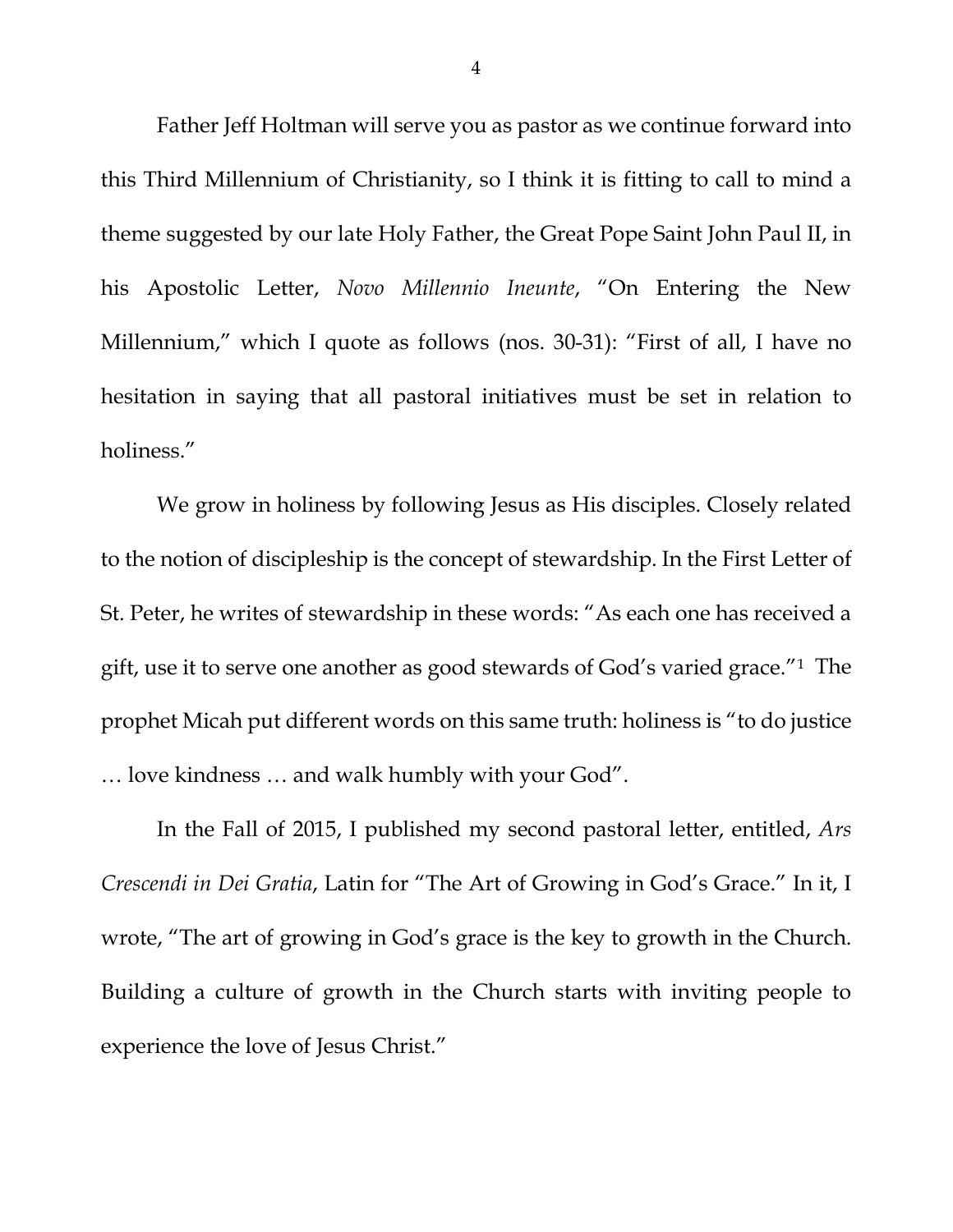In 2017 we concluded our Fourth Diocesan Synod, in which we focused on discipleship and stewardship. In addition to the clergy and consecrated religious who participated, delegates from each of our 129 parishes in this Diocese voted overwhelmingly to adopt a dozen declarations intended to set the direction and tone for the pastoral ministry of this local Church for the next several years.

The first of these declarations proclaims a new mission statement for all of us as members of this Diocese: "The mission of the Roman Catholic Diocese of Springfield in Illinois is to build a fervent community of intentional and dedicated missionary disciples of the Risen Lord and steadfast stewards of God's creation who seek to become saints. Accordingly, the community of Catholic faithful in this diocese is committed to the discipleship and stewardship way of life as commanded by Christ Our Savior and as revealed by Sacred Scripture and Tradition."

To further this mission, the Diocese of Springfield in Illinois is committed to implementing the Four Pillars of Discipleship and Stewardship, namely, **hospitality, prayer, formation,** and **service**. In other words, we will **invite** people proactively to join us in prayer, especially Sunday Mass; we will **provide** well-prepared celebrations of the sacraments and other occasions for

5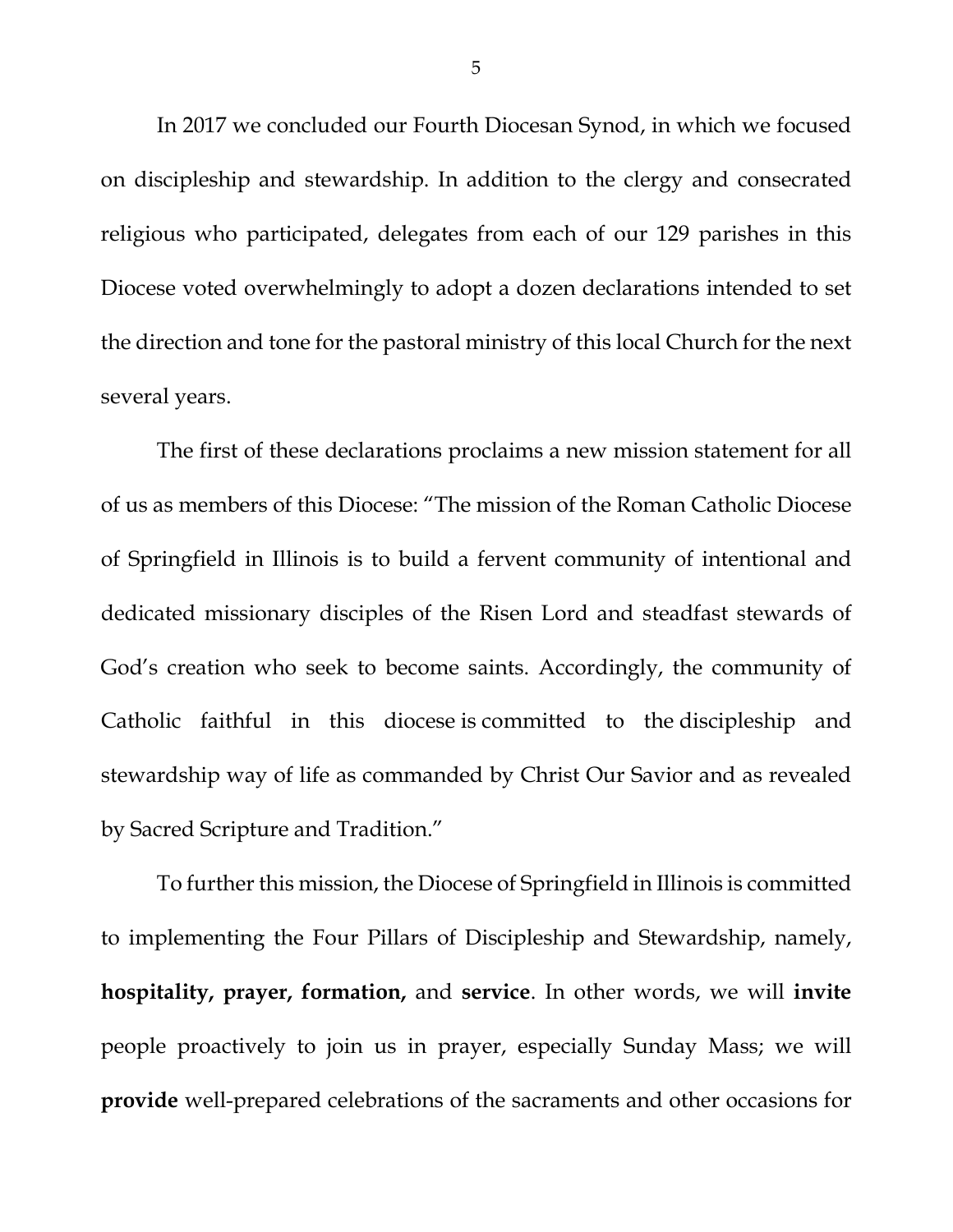**prayer** as signs of hope and paths of grace to heaven; we will **study** the Bible and **learn** more about Jesus and our Catholic faith; and we will **serve** each other, especially those in need, by practicing charity and justice.

Through prayer, discernment, and consultation with others, it has become evident that the Lord is inviting us to embrace more fully our call to discipleship out of which necessarily follows a life of stewardship[.2](#page-6-1)

Stewardship recognizes that everything we have comes from God. Stewardship from God's perspective is that He has given us gifts to be used not just selfishly for ourselves, but to be shared with others. Becoming a disciple means making an intentional decision to accept the Lord's call to follow Him and live the discipleship and stewardship way of life.

Thanks to the leadership of Father Stone, your parish has already begun to take steps to implement the goals of our Diocesan Synod. A key group that is essential to this plan for growth is the priests of our diocese, especially our pastors. But they cannot do this alone. They need the help and cooperation of all parishioners. To be able to put into practice the mission of Jesus, we need to be part of a team supporting each other.